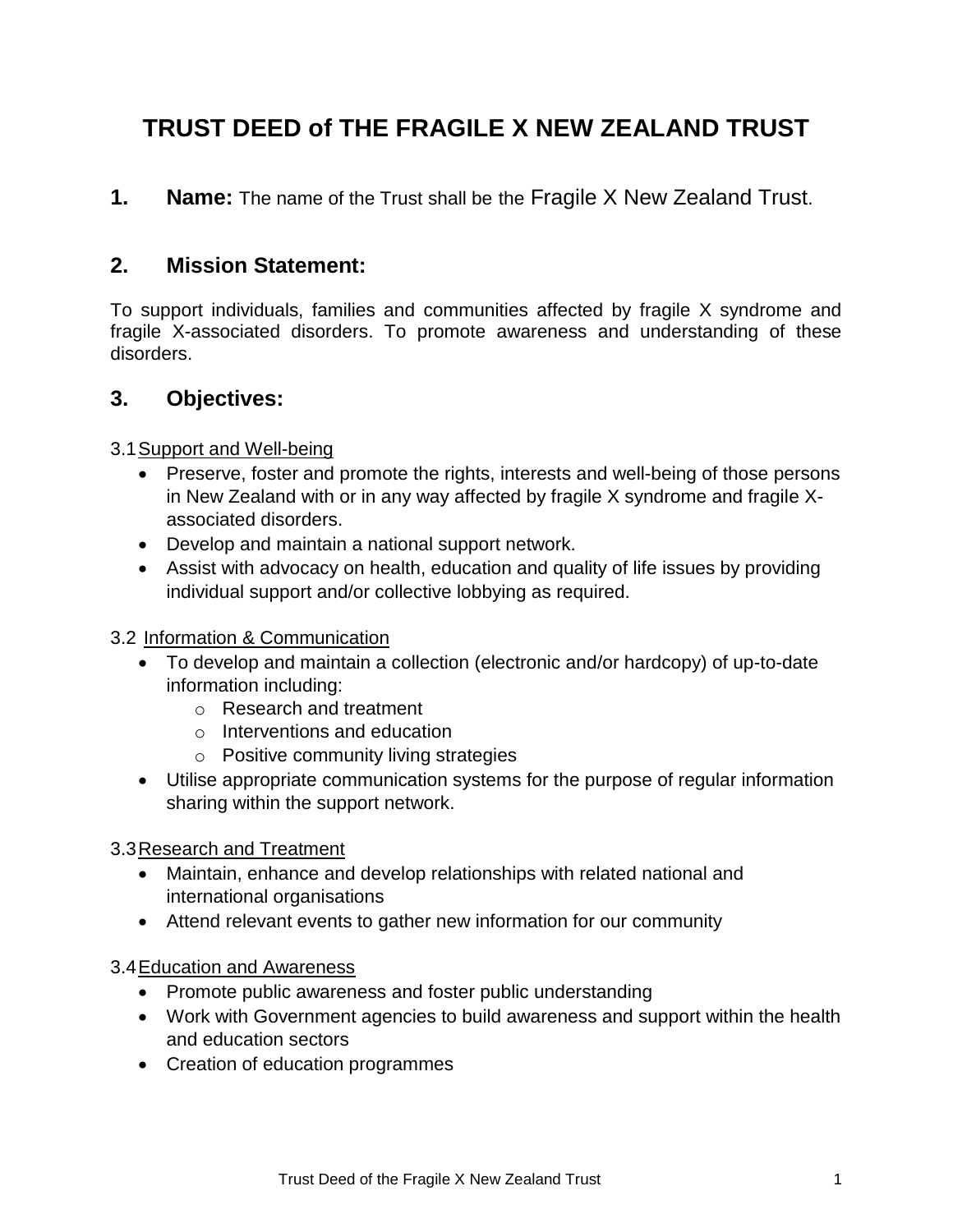We are guided by the United Nations Convention on the Rights of Persons with Disabilities, Whāia Te Ao Mārama: the Māori Disability Action Plan, and Faiva Ora: the National Pasifika Disability Plan.

#### **4. Powers:**

To obtain its objectives, the Trust shall have all discretion and powers available to it under the Charitable Trusts Act 1957 (herein referred to as the Act) and subsequent legislation and shall have the following powers and discretions:

- To purchase, lease, rent or hire any property or equipment which will assist the Trust in the attainment of its objectives.
- To sell or dispose of any property in its possession, or to maintain, repair or improve any property it holds, and to make provision for the depreciation or replacement of property, as it sees fit.
- To enter into agreements, contracts or arrangements with other persons or entities to achieve its objectives, including the employment or contracting of individuals or entities to carry out any of its tasks or responsibilities.
- To seek legal, financial, business, medical, research or other advice from suitably qualified persons or entities.
- To seek donations grants and gifts to the work of the Trust, or to borrow money for its purposes, or to make charges for its services, other than for services to affected people or their families.
- To make grants to individuals or organisations engaged in research to improve knowledge of the causes and treatment of Fragile X Syndrome, and to improve the care and support of affected people and their families.
- To do all things incidental to or conclusive to the attainment of the objectives of the Trust and to exercise the powers of the Trust.

#### **5. Board of Trustees:**

Management of the Trust shall be the responsibility of the Board of Trustees and they shall carry out the functions necessary for the attainment of Trust objectives in accordance with the rules of this deed and the Act. The board may appoint trustees to carry out specific roles and may also appoint officers, external of the board, to assist them in this process.

The board shall consist of no fewer than five trustees, who may appoint additional or replacement trustees based on a majority decision of the trustees. If the number of trustees is reduced below five, the remaining trustees shall have the power to appoint additional trustees and to continue to exercise the powers of the board until the new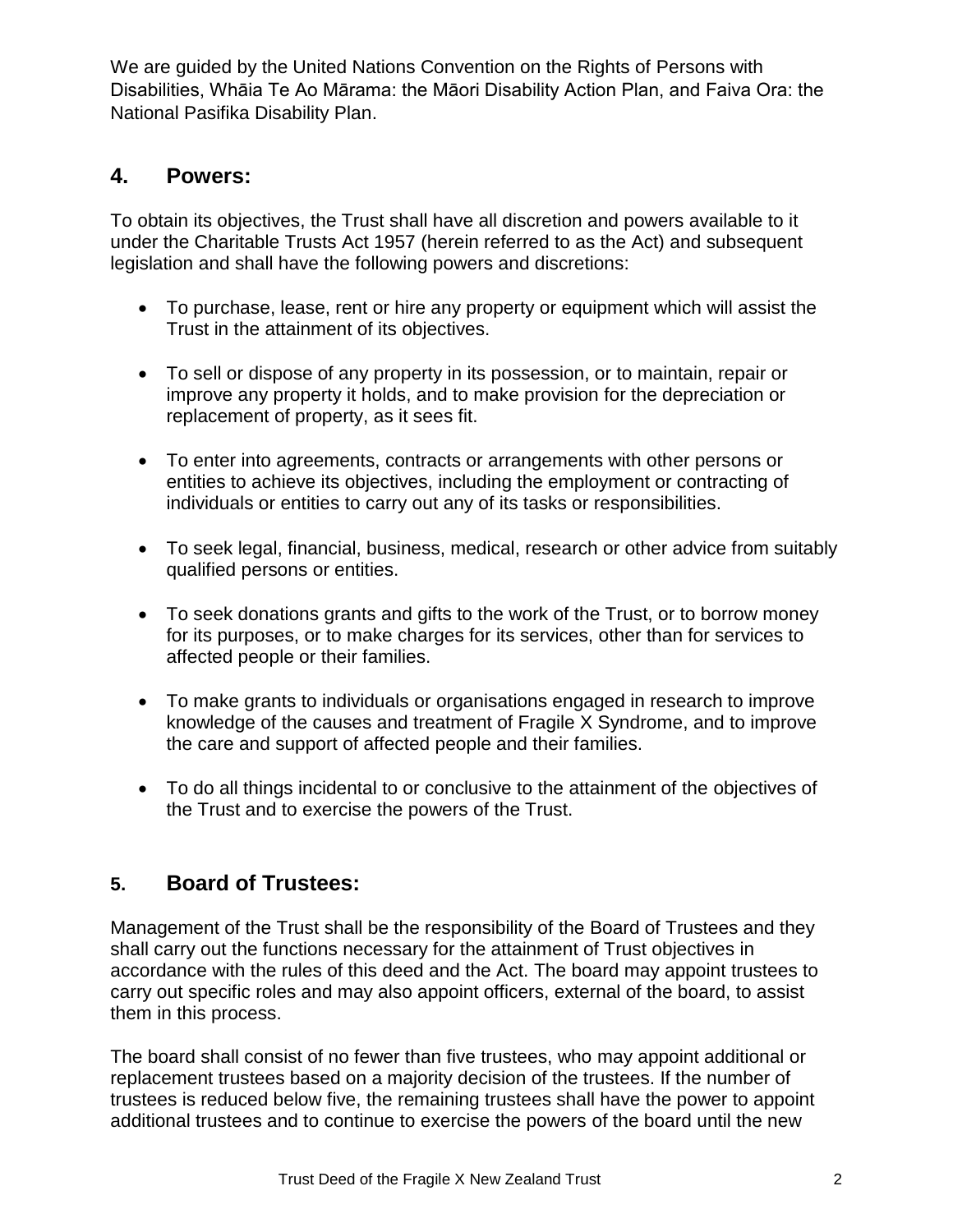trustees are appointed. Appointment of replacement trustees shall be completed as soon as practicable.

Trustees may resign by written notice to the board. The board, by unanimous decision of all other trustees, may require the resignation of a trustee who acts in any way contrary to the interests of the Trust, provided that the trustee shall first be given an opportunity to be heard, and the board shall be guided by natural justice in its decision.

### **6. Meetings:**

Meetings of the board shall be held at the discretion of the majority of trustees or when called by the Chairperson, and shall include one annual meeting to receive financial reports, and at least one other meeting in each year. The annual meeting may be advertised via e-mail bulletin and/or newsletter so as to allow individuals and families within the support network to attend.

By agreement among the trustees, meetings may be held in person, by phone conference, or by other means of communication available to the board. Notice of meetings may be given in writing or directly communicated to trustees by phone, electronic mail or in person. A quorum for meetings shall be three trustees, or as determined by the Trust at an annual meeting.

### **7. Trust Fund:**

All funds and properties of whatever nature or kind presently held by the Trust for the purpose of the objects mentioned above and such further or other funds and property of whatsoever nature or kind as may be possessed by the Trust in the future shall become the Trust Fund.

# **8. Payments of the Trust:**

The income and property of the Trust, from wherever derived, shall be applied towards the promotion and attainment of Trust objectives. This will not prevent payment of reasonable remuneration or expenses to any person for any services performed by them for the board, and with the agreement of the board. Any such income paid shall be reasonable and relative to that which would be paid in an arm's length transaction (being the open market value).

All payments, other than petty cash payments, shall be by cheque and all cheques shall be signed by two trustees, one of which will be the Treasurer.

# **9. Accounting and Audit:**

The Trust shall keep accurate accounting records of the affairs, assets and transactions of the Trust.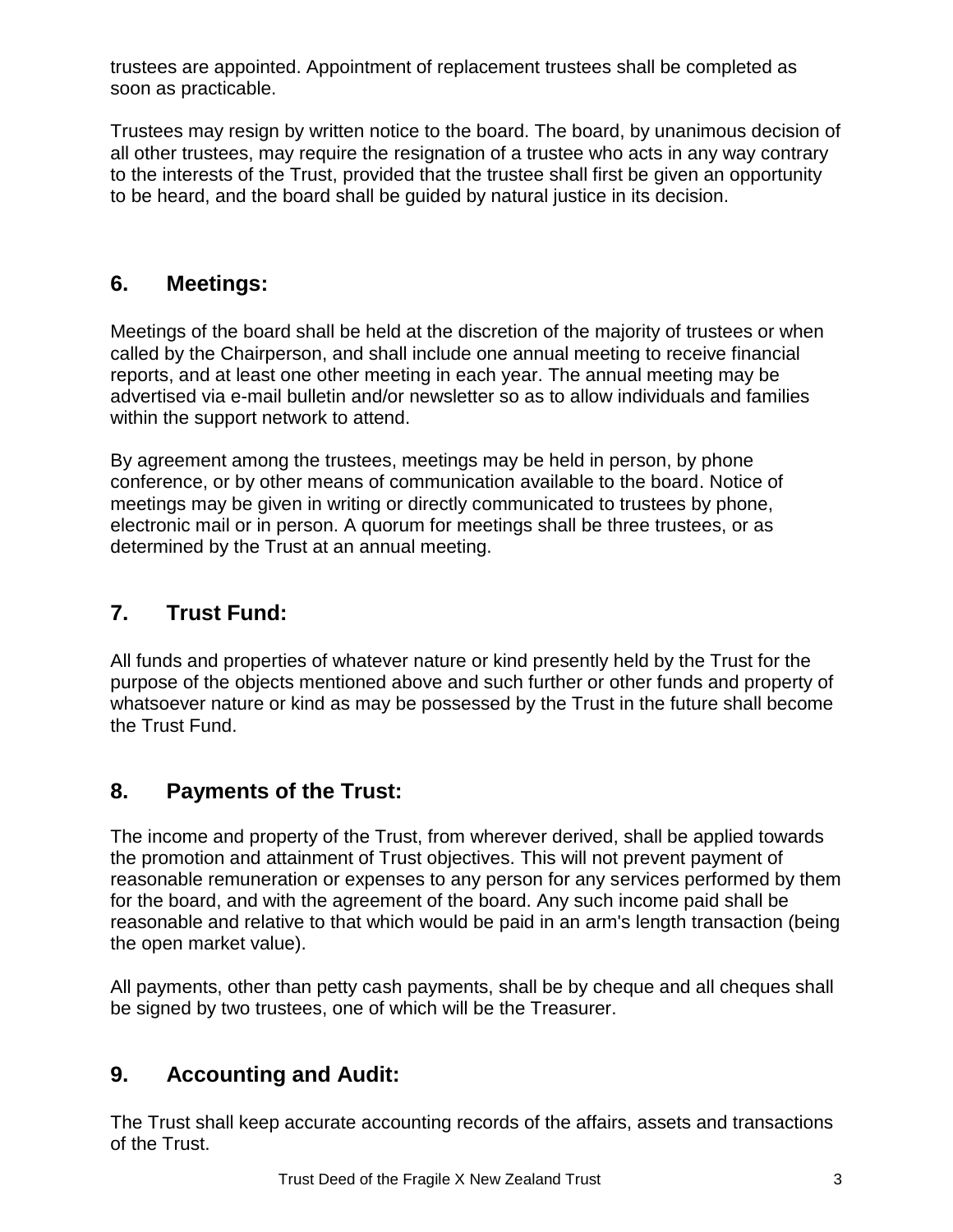A limited review or audit of the Trust's accounts shall be undertaken annually by a suitably qualified person.

### **10. Indemnity of the Board of Trustees:**

No trustees shall be liable for any act, receipts, neglect or default of any other member of the board of the Trust or for any loss occasioned by an error of judgement or oversight on their part or for any other loss, damage or misfortune whatever which shall happen in the execution in the duties of their office or in relation thereto unless the same happened through their own wilful dishonesty.

The trustees shall not be liable for breach of Trust in any matter affecting the administration of the affairs of the Trust or the Trust Fund where they have first obtained recognised professional advice in respect of such matter and acted prudently in the best interests of the Trust, and the board shall indemnify and save harmless each of them the trustees from all costs, claims, actions, suits and proceedings against them personally so long as they shall have so acted.

### **11. Alteration of Rules:**

Subject to the provisions of the Act, these rules or any of them may be altered, added to or rescinded by a resolution in that behalf passed by a majority of not less than two thirds of the trustees who vote in person or by proxy at a meeting of which notice specifying the intention to propose the resolution has been duly given, provided that such alteration is not inconsistent with the charitable objects of the Trust. No addition to or alteration of the pecuniary profit clause or the liquidation clause shall be made without the Inland Revenue Department's approval.

# **12. Registered Office:**

In accordance with the Act, the Trust shall have a registered office to which all communications may be addressed and notice of the situation of that office and of any change shall be given to the registrar as provided by that Act.

# **13. Liquidation:**

The Trust may be wound up or dissolved by resolution of two thirds of trustees voting at an annual meeting for which notice of the meeting and the proposed resolution has been given. The resolution must be confirmed at a subsequent meeting of the Trust for which 28 days notice of the meeting and the resolution has been given.

All surplus assets of the Trust after payment of all costs, debts and liabilities shall be disposed of to any Trust or Trusts or to any society or societies which exist or exists in New Zealand exclusively or principally for similar charitable purposes as the resolution